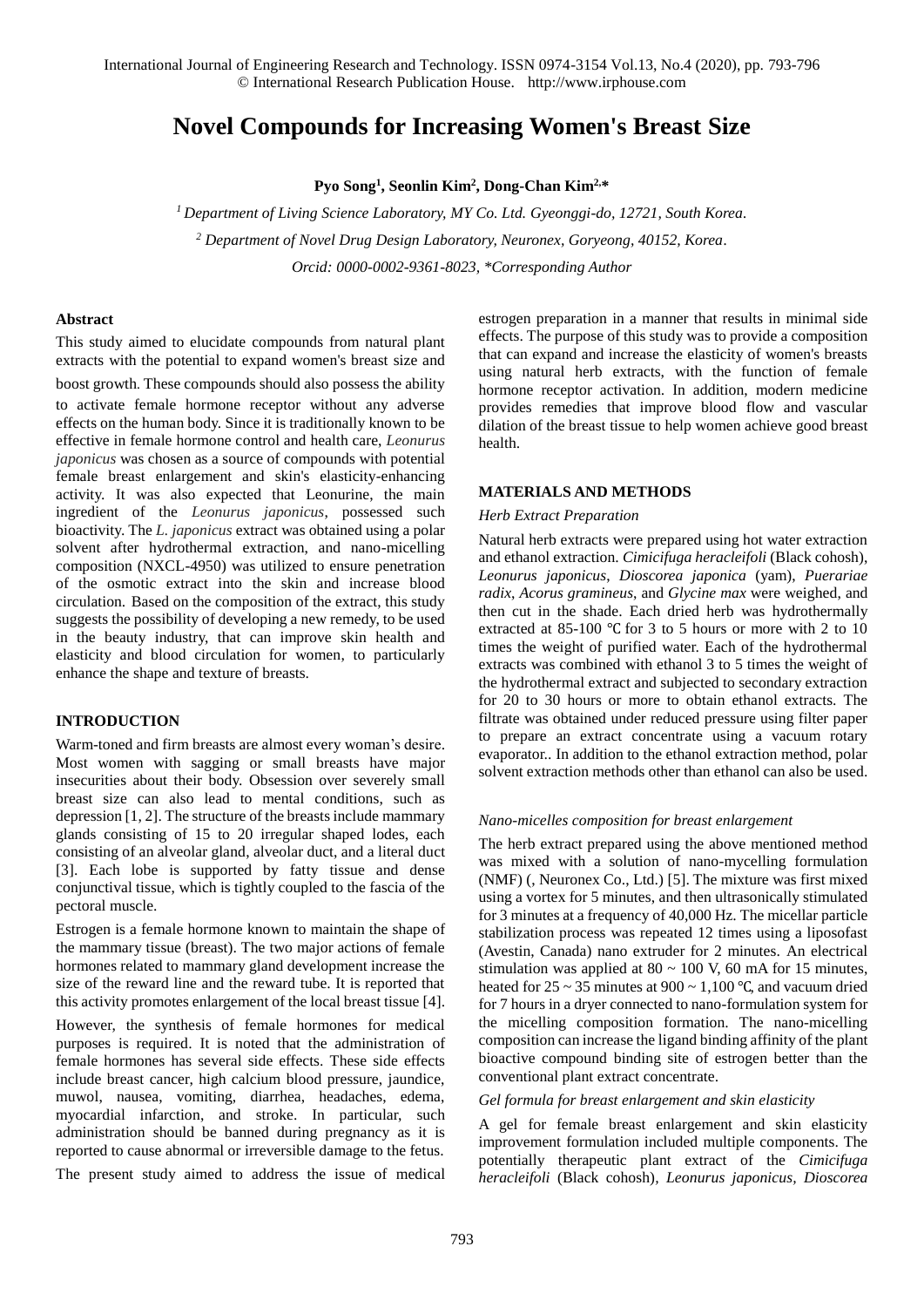*japonica, Puerariae Radix, Acorus gramineus, and Glycine max* was the active ingredient in the composition of this gel. The addition of a natural peptide functioned to stimulate skin fibroblasts to produce collagen, elastin, and other proteins in the matrix of the dermis. These included peptides such as keratin peptide, collagen peptide, or gelatin. These compounds also serve as a moisturizing agent to boost skin firmness and make it appear fuller. Moisturizing and nourishing agents included at least one of sodium hyaluronate, squalene, potassium cetyl phosphate, or Red Myrrh alcohol. However, this is merely exemplary, and the scope of the present invention is not limited thereto. Deionized water was added to improve consistency of the gel. Xanthan Gum and agarose agar extract were used as a conditioning and stabilizing agent, respectively. The gel included a composition of licorice (licorice root), *Curcuma longa*, grape, grapefruit, or bamboo extract, and grape seed oil. It also included at least one extract of raspberry, cinnamon, *Hodenia dulcis*, japonica, or alder extract or a mixture thereof to improve blood circulation and vasodilation.

## *In silico molecular docking study*

For *in silico* molecular docking investigation, we used Autodock Vina [6] and Discovery Studio 3.5 version [7] for 3D structure analysis and Discovery Studio 3.5 version for 2D structure analysis. The estrogen receptor utilized a 3D structure (PDB ID = 1R5K) registered at www.rcsb.org. As the control ligand substance bound to the estrogen receptor, (2E) -3- {4- [(1E) -1,2-DIPHENYLBUT-1-ENYL] PHENYL} acrylic acid was used. The significance level of the ligand binding affinity of leonurine on the target protein was set at  $\ast$ ,  $p \le 0.05$  versus control. All data are represented as the means ± SEM (Standard Error of the Means).

#### *Breast enlargement (size up) test*

After applying the gel (cream) containing the female breast enlargement and skin elasticity enhancing composition to the breast, it was analyzed for size change after 21 days. 11 women who participated in the experiment were aged  $20 \sim 35$  years and analyzed sequentially for 1 day, 3 days, 7 days, 14 days, 21 days after application the gel (cream). The significance level of the breast enlargement size was set at  $\ast$ ,  $p \leq 0.05$  versus control. All data were represented as the means ± SEM (Standard Error of the Means).

# **RESULTS**

#### *Leonurine binds to estrogen receptor active site*

The estrogen receptor utilized the 3D structure (PDB ID  $=$ 1R5K) registered in www.rcsb.org. In addition, the estrogen binding ligand substance bound to the estrogen receptor (2E) - 3- {4-[(1E) -1,2-DIPHENYLBUT-1-ENYL] PHENYL} and acrylic acid was used. To identify the possibility that leonurine, the main component of *Leonurus japonicus*, could influence estrogen receptor protein activity, the interaction between the leonurine ligand and target protein estrogen receptor was analyzed through *in silico* molecular investigation. Figure 1 shows a three-dimensional protein analysis image in which (2E) -3- {4-[(1E) -1,2-DIPHENYLBUT-1-ENYL] PHENYL} acrylic acid is bound to the estrogen receptor and Figure 2 shows a two-dimensional protein analysis image in which (2E) -3- {4-[(1E) -1,2-DIPHENYLBUT-1-ENYL] PHENYL} acrylic acid is bound to PDB  $ID = 1R5K$  estrogen receptor. Figure 3 is a three-dimensional protein analysis image in which Leonurine, an active ingredient of *Leonurus japonicus* extract, is bound to an estrogen receptor. The average molecular binding affinity (docking energy) scores of the acrylic acid and leonurine on the estrogen target protein were -6.74 kcal/mol (acrylic acid, SEM  $\pm$  0.46) and -6.15 kcal/mol (leonurine, SEM  $\pm$  0.21) (Table 1). The numbers of the binding modes of both ligands to the estrogen receptor active site were nine  $(n = 9)$ , respectively. Based on the present molecular docking data, leonurine appeared as a similar binder to the estrogen target protein with the  $(2E)$  -3-  $\{4-[1E)$  -1,2-DIPHENYLBUT-1-ENYL] PHENYL} acrylic acid (Fig. 1 and Fig. 2).



**Figure 1: (**a)Three-dimensional *in silico* molecular binding protein analysis image that combines acrylic acid to estrogen receptors. (b) Two-dimensional protein analysis image that combines acrylic acid to estrogen receptors.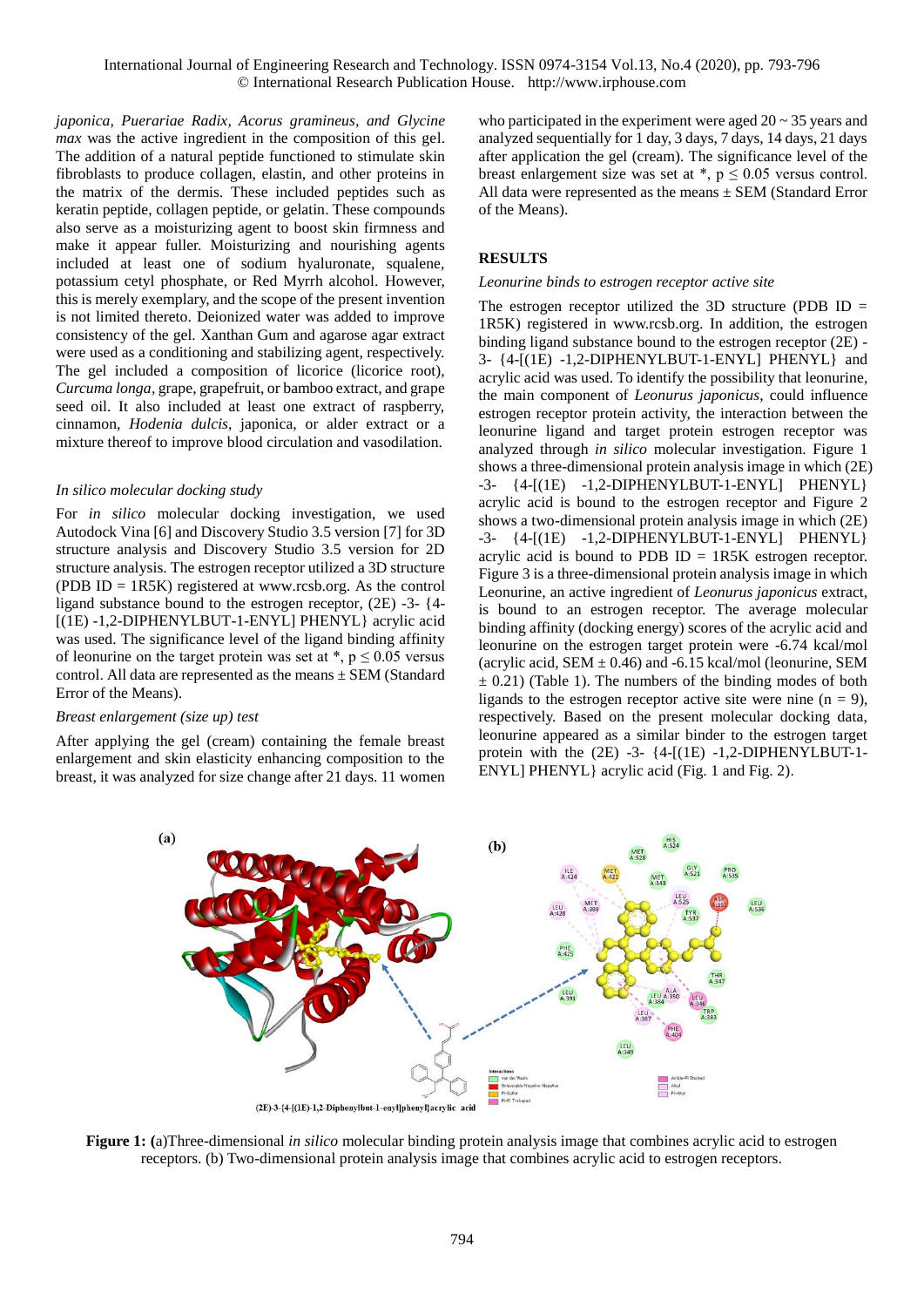International Journal of Engineering Research and Technology. ISSN 0974-3154 Vol.13, No.4 (2020), pp. 793-796 © International Research Publication House. [http://www.irphouse.com](http://www.irphouse.com/)



**Figure 2:** (a)Three-dimensional *in silico* molecular binding protein analysis images combined with leonurine at estrogen receptors. (b) Two-dimensional protein analysis images combined with leonurine at estrogen receptors.

**Table 1:** Binding affinity of the acrylic acid and leonurine on the estrogen receptor active site.

|                                          | <b>Max Binding Affinity</b><br>(kcal/mol) | <b>Average Binding Affinity</b><br>(kcal/mol) | <b>SEM</b><br>$(n = # of binding)$<br>mode) |
|------------------------------------------|-------------------------------------------|-----------------------------------------------|---------------------------------------------|
| Acrylic acid on the<br>estrogen receptor | $-7.5$                                    | $-6.74$                                       | ± 0.46<br>$(n=9)$                           |
| Leonurine on the<br>estrogen receptor    | $-6.4$                                    | $-6.15$                                       | ±0.21<br>$(n=9)$                            |



**Figure 3:** (a) The change in the breast size, 21 days after the application of the breast enlargement composition gel, of each participant. (b) The average value change pattern of the breast enlargement of the 11 applying volunteers.